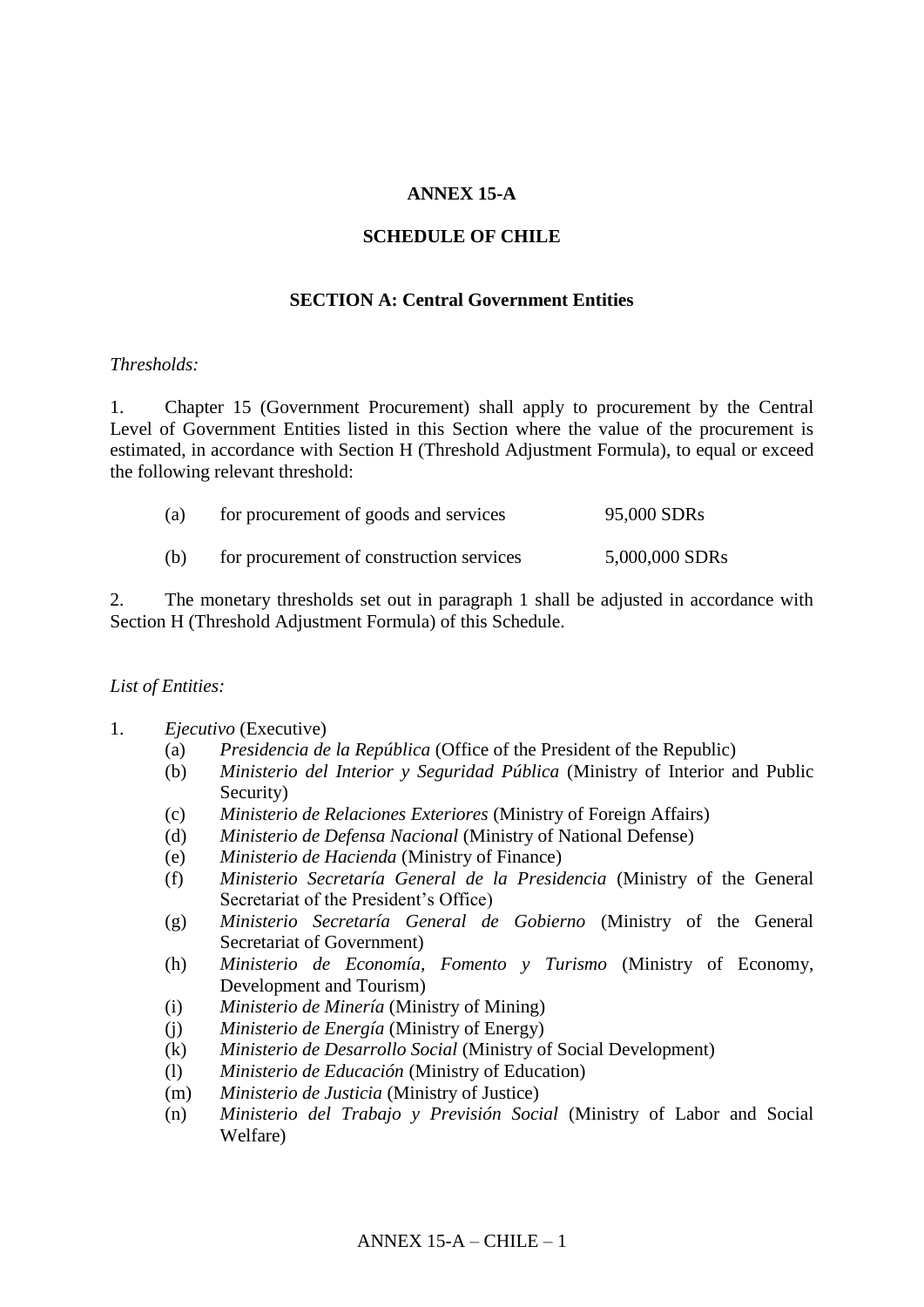- (o) *Ministerio de Obras Públicas* (Ministry of Public Works)
- (p) *Ministerio de Transportes y Telecomunicaciones* (Ministry of Transport and Telecommunications)
- (q) *Ministerio de Salud* (Ministry of Health)
- (r) *Ministerio de Vivienda y Urbanismo* (Ministry of Housing and Urban Development)
- (s) *Ministerio de Bienes Nacionales* (Ministry of National Assets)
- (t) *Ministerio de Agricultura* (Ministry of Agriculture)
- (u) *Ministerio del Medio Ambiente* (Ministry of Environment)
- (v) *Ministerio del Deporte* (Ministry of Sport)
- (w) *Servicio Nacional de la Mujer* (National Women's Service)
- (x) *Consejo Nacional de la Cultura y las Artes* (National Council for Culture and the Arts)

### **Note to Section A**

Unless otherwise specified within this Section, all agencies subordinate to those listed are covered by this Agreement.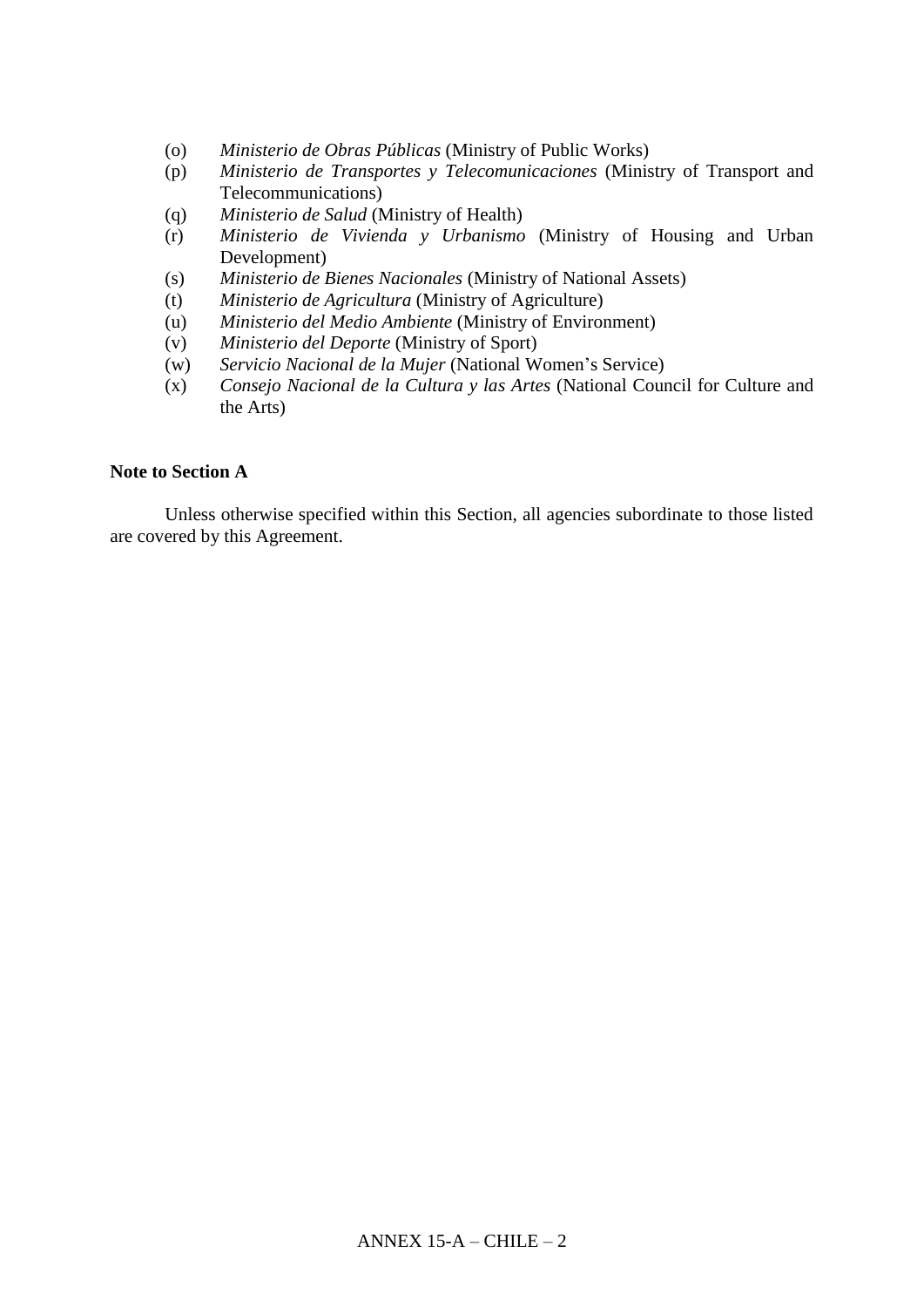## **SECTION B: Sub-Central Government Entities**

#### *Thresholds:*

1. Chapter 15 (Government Procurement) shall apply to procurement by the Sub-Central Level of Government Entities listed in this Section where the value of the procurement is estimated, in accordance with Section H (Threshold Adjustment Formula), to equal or exceed the following relevant threshold:

| (a) | for procurement of goods and services    | 200,000 SDRs   |
|-----|------------------------------------------|----------------|
| (b) | for procurement of construction services | 5,000,000 SDRs |

2. The monetary thresholds set out in paragraph 1 shall be adjusted in accordance with Section H (Threshold Adjustment Formula) of this Schedule.

#### *List of Entities:*

1. *Gobiernos Regionales* (Regional Governments)

| (a) | Intendencia Región de Arica y Parinacota (Intendancy of Arica y Parinacota |
|-----|----------------------------------------------------------------------------|
|     | Region)                                                                    |

- (b) *Gobernación de Arica* (Governor's Office Arica)
- (c) *Gobernación de Parinacota* (Governor's Office Parinacota)
- (d) *Intendencia Región de Tarapacá* (Intendancy of Tarapacá Region)
- (e) *Gobernación de Iquique* (Governor's Office Iquique)
- (f) *Gobernación de Tamarugal* (Governor's Office Tamarugal)
- (g) *Intendencia Región de Antofagasta* (Intendancy of Antofagasta Region)
- (h) *Gobernación de Antofagasta* (Governor's Office Antofagasta)
- (i) *Gobernación de Loa* (Governor's Office Loa)
- (j) *Gobernación de Tocopilla* (Governor's Office Tocopilla)
- (k) *Intendencia Región de Atacama* (Intendancy of Atacama Región)
- (l) *Gobernación de Copiapó* (Governor's Office Copiapó)
- (m) *Gobernación de Huasco* (Governor's Office Huasco)
- (n) *Gobernación de Chañaral* (Governor's Office Chañaral)
- (o) *Intendencia Región de Coquimbo* (Intendancy of Coquimbo Region)
- (p) *Gobernación de El Elqui* (Governor's Office El Elqui)
- (q) *Gobernación de Limarí* (Governor's Office Limarí)
- (r) *Gobernación de Choapa* (Governor's Office Choapa)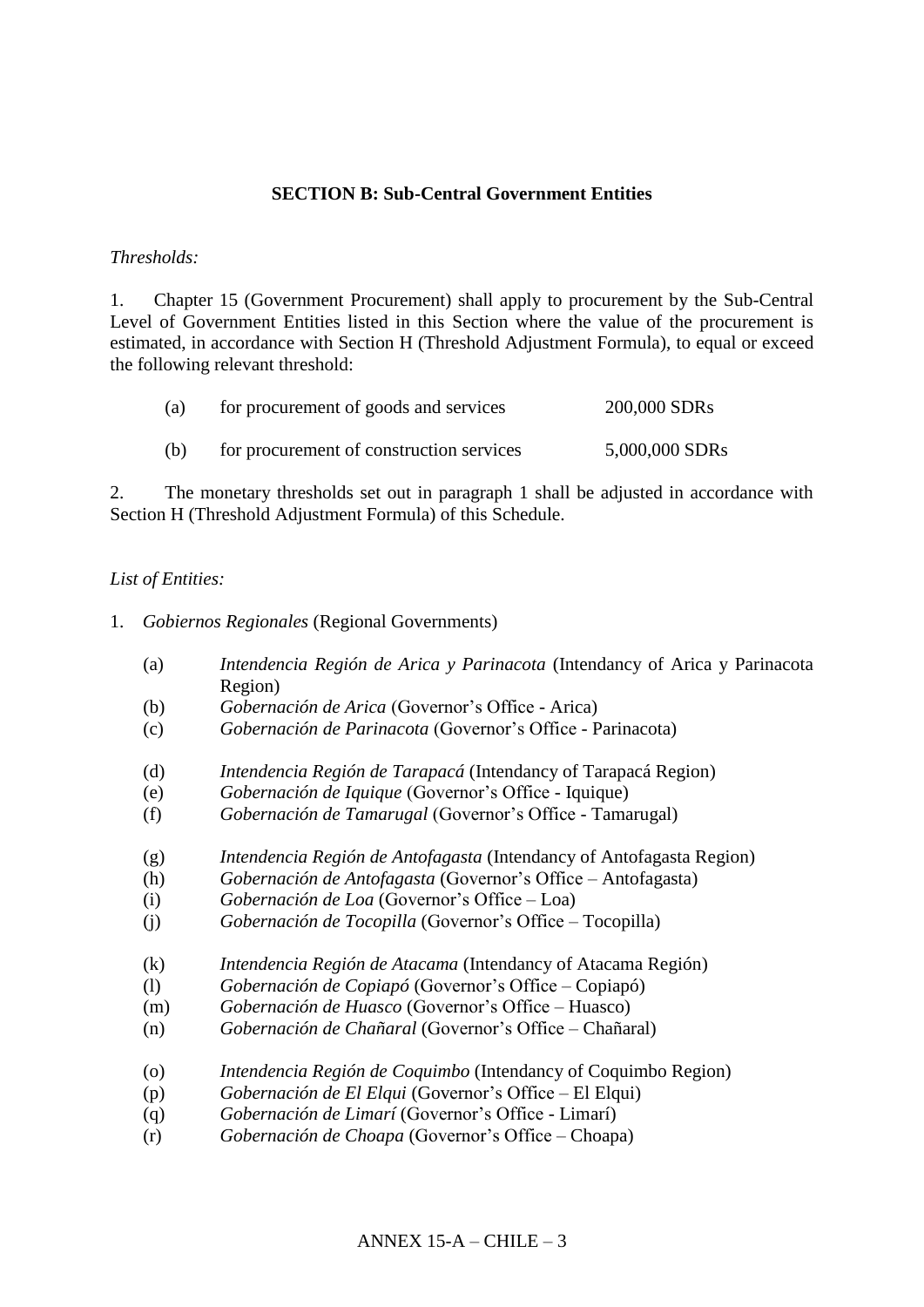- (s) *Intendencia Región de Valparaíso* (Intendancy of Valparaíso Region)
- (t) *Gobernación de Valparaíso* (Governor's Office Valparaíso)
- (u) *Gobernación de Quillota* (Governor's Office Quillota)
- (v) *Gobernación de San Antonio* (Governor's Office San Antonio)
- (w) *Gobernación de San Felipe* (Governor's Office San Felipe)
- (x) *Gobernación de Los Andes* (Governor's Office Los Andes)
- (y) *Gobernación de Petorca* (Governor's Office Petorca)
- (z) *Gobernación de Isla de Pascua* (Governor's Office –Isla de Pascua)
- (aa) *Intendencia Región del Libertador Bernardo O´Higgins* (Intendancy of Libertador Bernardo O'Higgins Region)
- (bb) *Gobernación de Cachapoal* (Governor's Office Cachapoal)
- (cc) *Gobernación de Colchagua* (Governor's Office Colchagua)
- (dd) *Gobernación de Cardenal Caro* (Governor's Office Cardenal Caro)
- (ee) *Intendencia Región del Maule* (Intendancy of Maule Region)
- (ff) *Gobernación de Curicó* (Governor's Office -Curicó)
- (gg) *Gobernación de Talca* (Governor's Office Talca)
- (hh) *Gobernación de Linares* (Governor's Office Linares)
- (ii) *Gobernación de Cauquenes* (Governor's Office Cauquenes)
- (jj) *Intendencia Región del Bío Bío* (Intendancy of Bío Bío Region)
- (kk) *Gobernación de Concepción* (Governor's Office Concepción)
- (ll) *Gobernación de Ñuble* (Governor's Office Ñuble)
- (mm) *Gobernación de Bío Bío* (Governor's Office Bío Bío)
- (nn) *Gobernación de Arauco* (Governor's Office Arauco)
- (oo) *Intendencia Región de La Araucanía* (Intendancy of La Araucanía Region)
- (pp) *Gobernación de Cautín* (Governor's Office -Cautín)
- (qq) *Gobernación de Malleco* (Governor's Office Malleco)
- (rr) *Intendencia Región de Los Ríos* (Intendancy of Los Ríos Region)
- (ss) *Gobernación de Valdivia* (Governor's Office Valdivia)
- (tt) *Gobernación de Ranco* (Governor's Office Ranco)
- (uu) *Intendencia Región de Los Lagos* (Intendancy of Los Lagos Region)
- (vv) *Gobernación de Llanquihue* (Governor's Office Llanquihue)
- (ww) *Gobernación de Osorno* (Governor's Office Osorno)
- (xx) *Gobernación de Chiloé* (Governor's Office Chiloé)
- (yy) *Gobernación de Palena* (Governor's Office Palena)
- (zz) *Intendencia Región de Aysén del General Carlos Ibañez del Campo* (Intendancy of Aysén del General Carlos Ibáñez del Campo Region)
- (aaa) *Gobernación de Coihaique* (Governor's Office Coihaique)
- (bbb) *Gobernación de Puerto Aysén* (Governor's Office –Puerto Aysén)
- (ccc) *Gobernación de General Carrera* (Governor's Office General Carrera)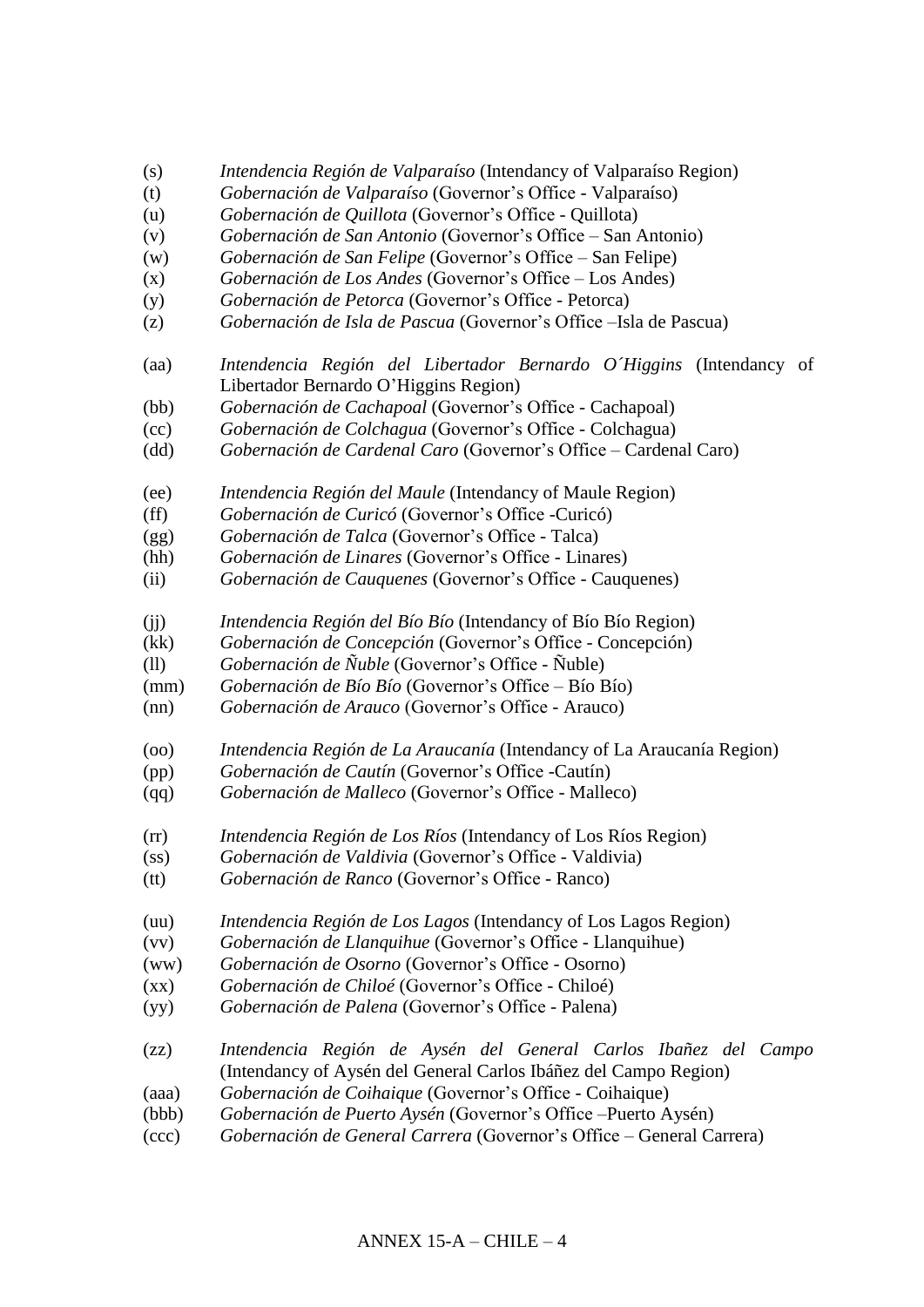| (ddd) | Gobernación de Capitán Prat (Governor's Office – Capitán Prat)            |  |  |
|-------|---------------------------------------------------------------------------|--|--|
| (eee) | Intendencia Región de Magallanes y de la Antártica Chilena (Intendancy of |  |  |
|       | Magallanes y de la Antártica Chilena Region)                              |  |  |
| (fff) | Gobernación de Magallanes (Governor's Office - Magallanes)                |  |  |
| (ggg) | Gobernación de Última Esperanza (Governor's Office - Última Esperanza)    |  |  |
| (hhh) | Gobernación de Tierra del Fuego (Governor's Office – Tierra del Fuego)    |  |  |
| (iii) | Gobernación de Antártica Chilena (Governor's Office – Antártica Chilena)  |  |  |
| (jjj) | Intendencia Región Metropolitana (Intendancy of Metropolitan Region)      |  |  |
| (kkk) | Gobernación de Maipo (Governor's Office - Maipo)                          |  |  |
| (III) | Gobernación de Cordillera (Governor's Office - Cordillera)                |  |  |
| (mmm) | Gobernación de Talagante (Governor's Office - Talagante)                  |  |  |
| (nnn) | Gobernación de Melipilla (Governor's Office - Melipilla)                  |  |  |
| (000) | Gobernación de Chacabuco (Governor's Office - Chacabuco)                  |  |  |
| (ppp) | Gobernación de Santiago (Governor's Office - Santiago)                    |  |  |

## 2. All Municipalities

## **Note to Section B**

Chile offers the entities listed under this Section only to those Parties that assume equivalent commitments at the sub-central level<sup>1</sup>. In the case of the Parties that currently do not have entities at this level of government, Chile could extend the benefits of this Section to the Parties that make improvements to their respective coverage under Section A or C.

 $\frac{1}{1}$ For greater certainty, Chile is not extending sub-central coverage to Brunei Darussalam, Malaysia, New Zealand, the United States and Viet Nam.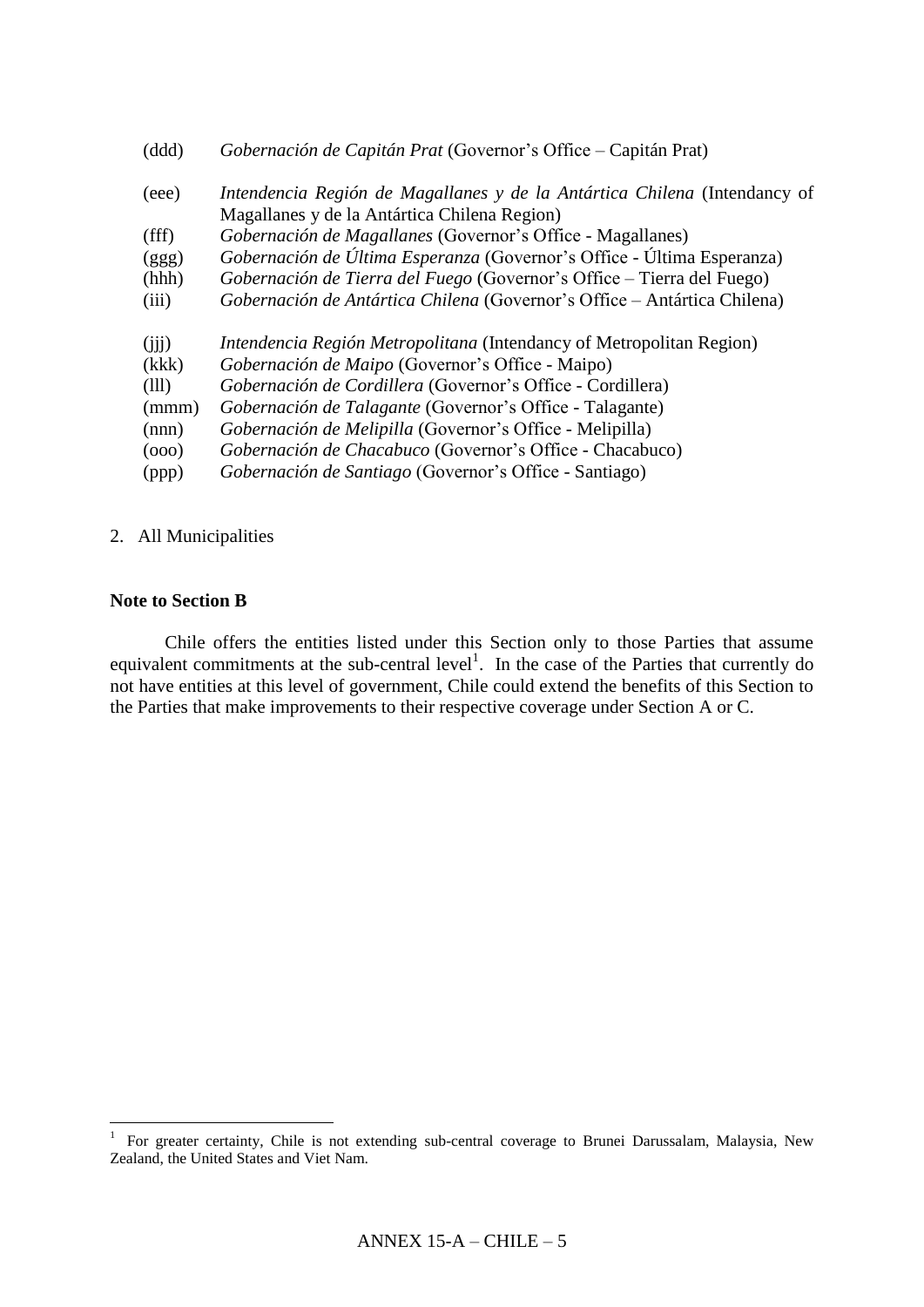## **SECTION C: Other Entities**

### *Thresholds:*

1. Chapter 15 (Government Procurement) shall apply to entities listed in this Section where the value of the procurement is estimated, in accordance with Section H (Threshold Adjustment Formula), to equal or exceed:

| (a) | for procurement of goods and services    | 220,000 SDRs   |
|-----|------------------------------------------|----------------|
| (b) | for procurement of construction services | 5,000,000 SDRs |

2. The monetary thresholds set out in paragraph 1 shall be adjusted in accordance with Section H (Threshold Adjustment Formula) of this Schedule.

3. This Section shall cover only those entities specifically listed below.

#### *List of Entities:*

- 1. *Empresa Portuaria Arica* (Arica Port Company)
- 2. *Empresa Portuaria Iquique* (Iquique Port Company)
- 3. *Empresa Portuaria Antofagasta* (Antofagasta Port Company)
- 4. *Empresa Portuaria Coquimbo* (Coquimbo Port Company)
- 5. *Empresa Portuaria Valparaíso* (Valparaiso Port Company)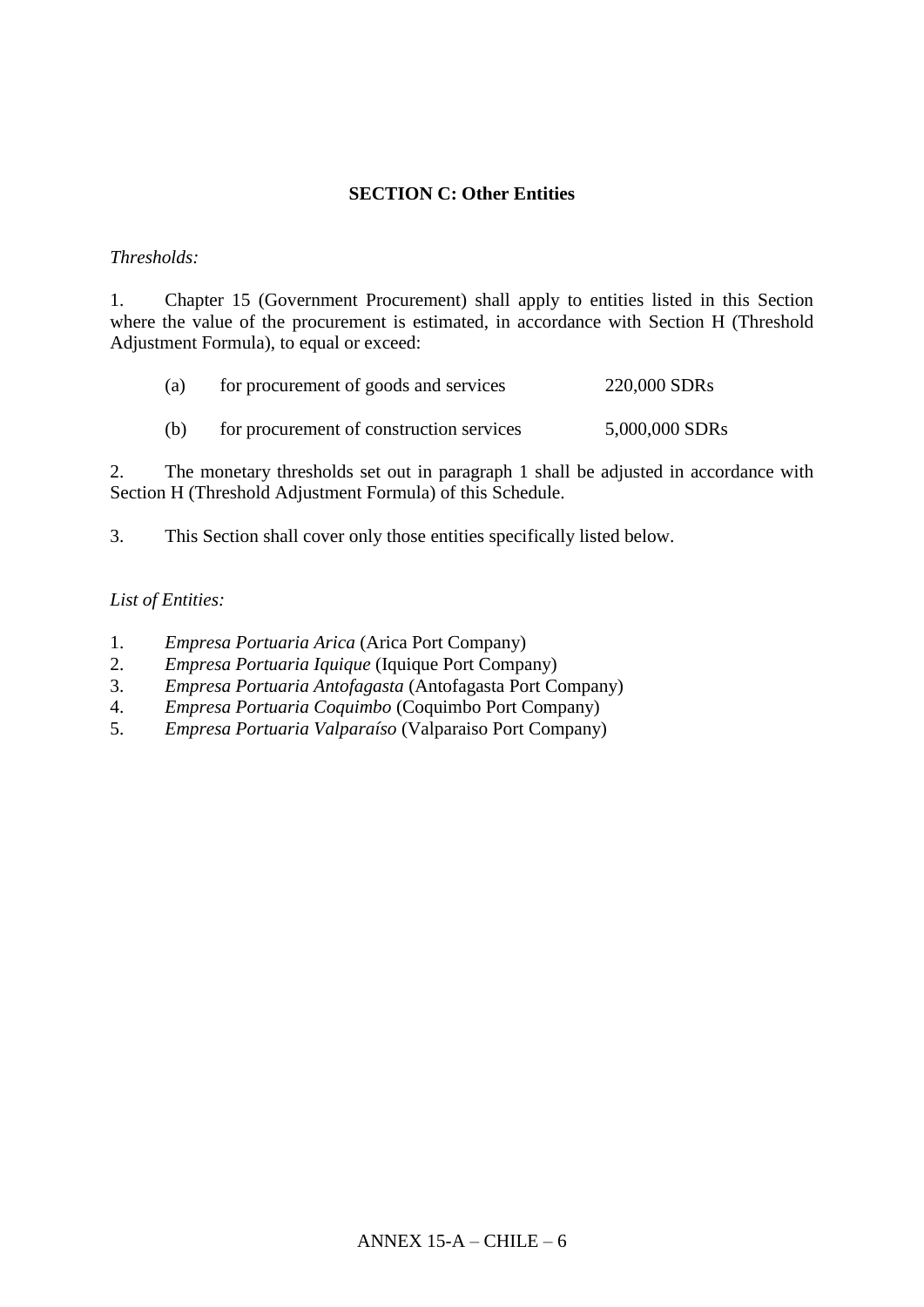## **SECTION D: Goods**

Chapter 15 (Government Procurement) shall apply to all goods procured by the entities listed in Sections A, B and C, unless otherwise specified in Chapter 15 (Government Procurement), including this Schedule.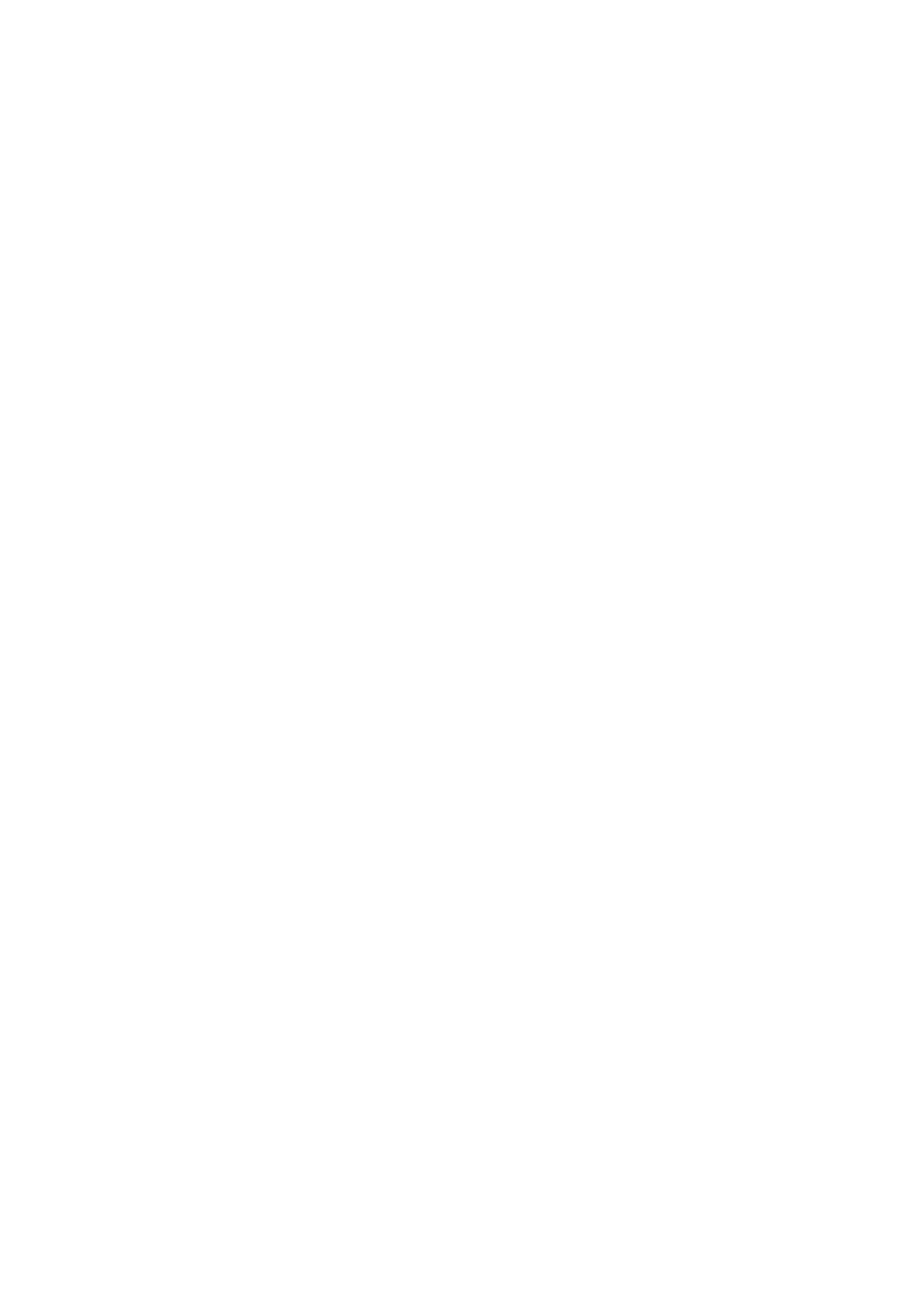## **SECTION F: Construction Services**

1. Chapter 15 (Government Procurement) shall apply to all construction services procured by the entities listed in Sections A, B and C, unless otherwise specified in Chapter 15 (Government Procurement), including this Schedule.

2. Chapter 15 (Government Procurement) shall not apply to construction services intended for *Isla de Pascua* (Easter Island).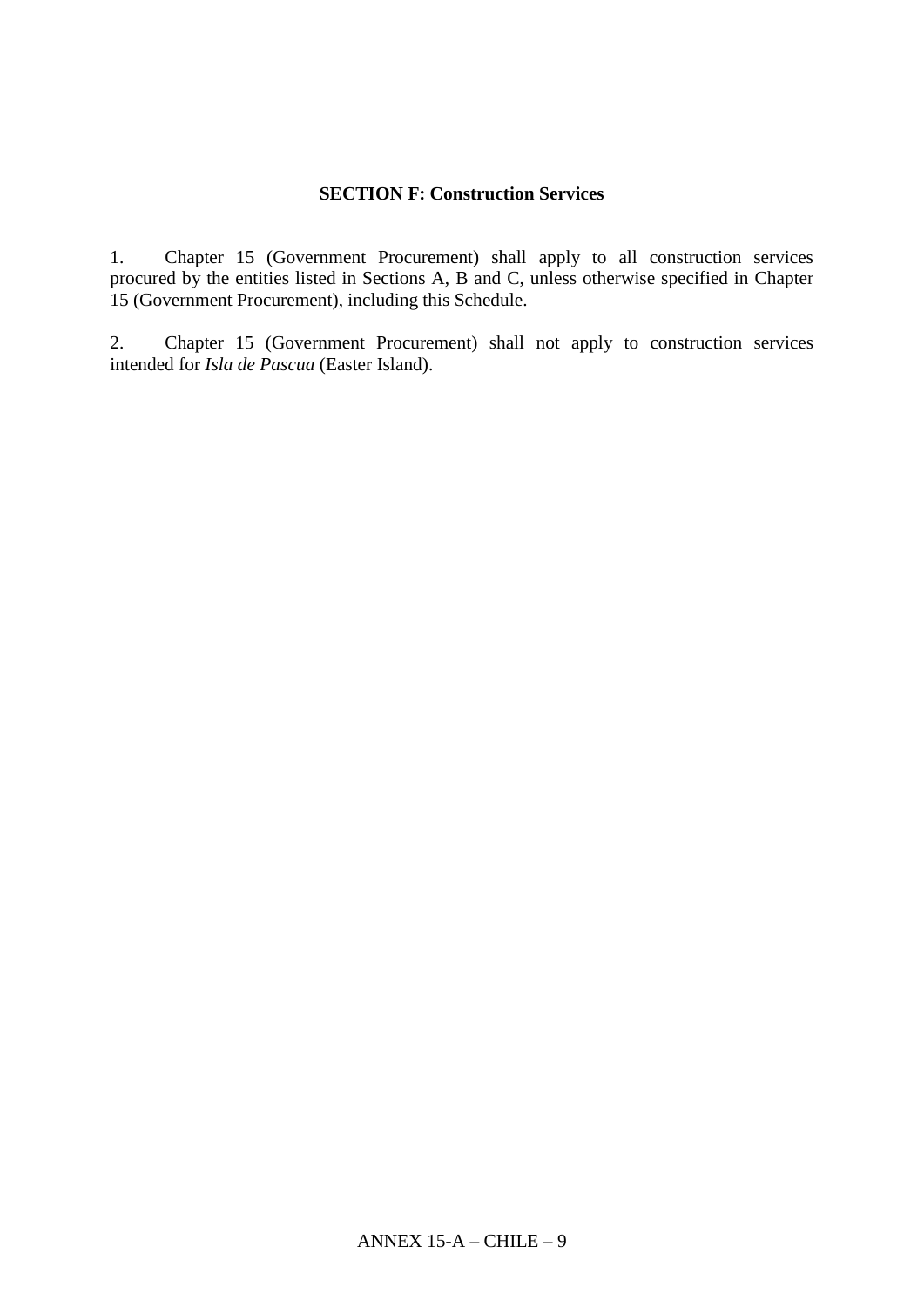# **SECTION G: General Notes**

1. Chapter 15 (Government Procurement) shall not apply to any form of preference to benefit micro, small and medium sized enterprises.

- 2. For greater certainty, Chapter 15 (Government Procurement) shall not apply to:
	- (a) procurement by a procuring entity from another government entity; and
	- (b) procurement by a procuring entity on behalf of an entity not listed in this Schedule.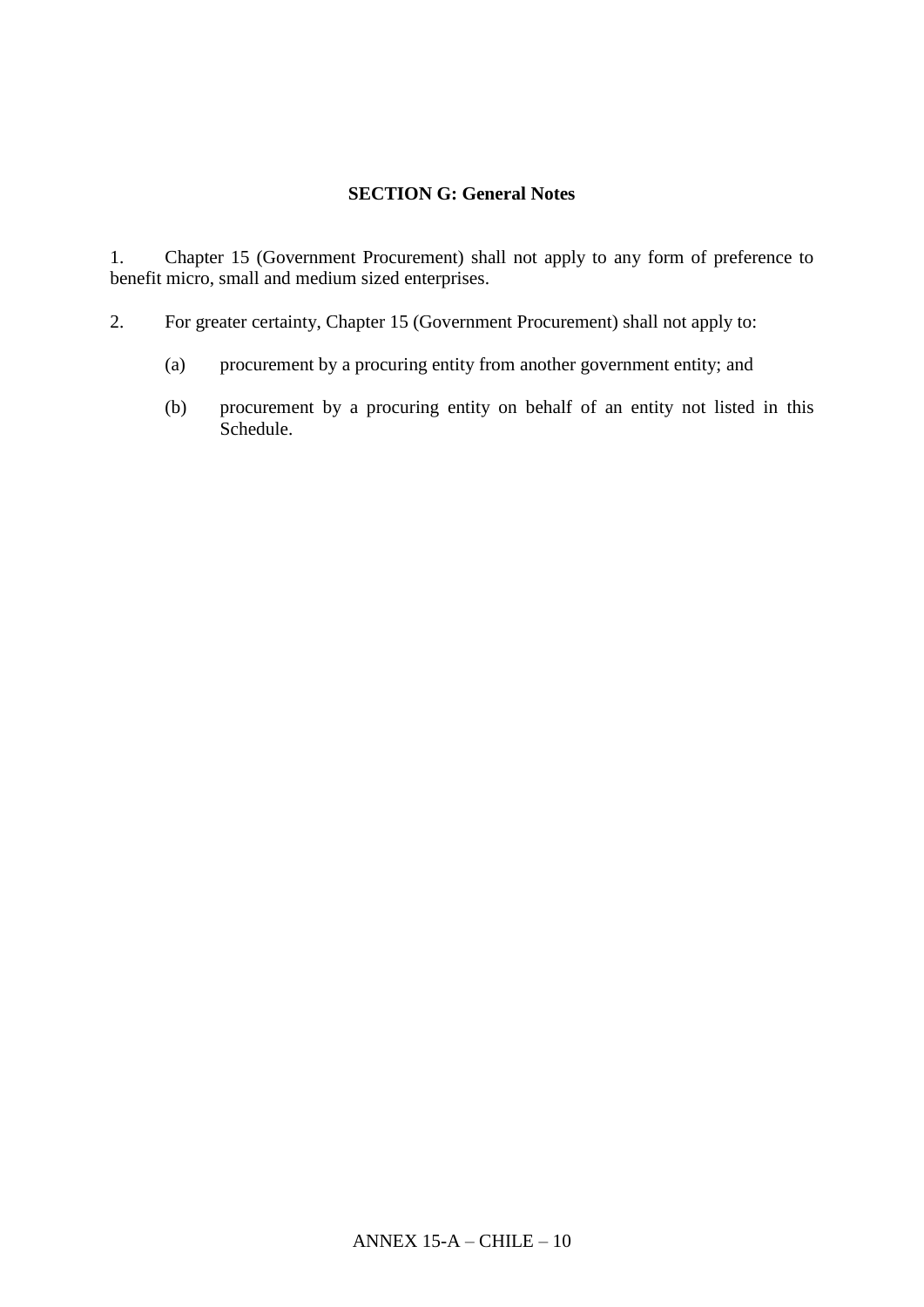## **SECTION H: Threshold Adjustment Formula**

1. The threshold shall be adjusted in every even-numbered year with each adjustment taking effect on January 1, beginning on January 1 of first even-numbered year after the date of entry into force of this Agreement for Chile.

*2.* Every two years, Chile shall calculate and publish the value of the thresholds under Chapter 15 (Government Procurement) expressed in Chilean pesos. These calculations shall be based on the conversion rates published by the International Monetary Fund in its monthly *International Financial Statistics*.

3. The conversion rates shall be the average of the daily values of the Chilean peso in terms of the Special Drawing Rights (SDRs) over the two-year period preceding October 1 of the year before the adjusted thresholds are to take effect.

4. Chile shall consult if a major change in its national currency relative to the SDRs or to the national currency of another Party were to create a significant problem with regard to the application of Chapter 15 (Government Procurement).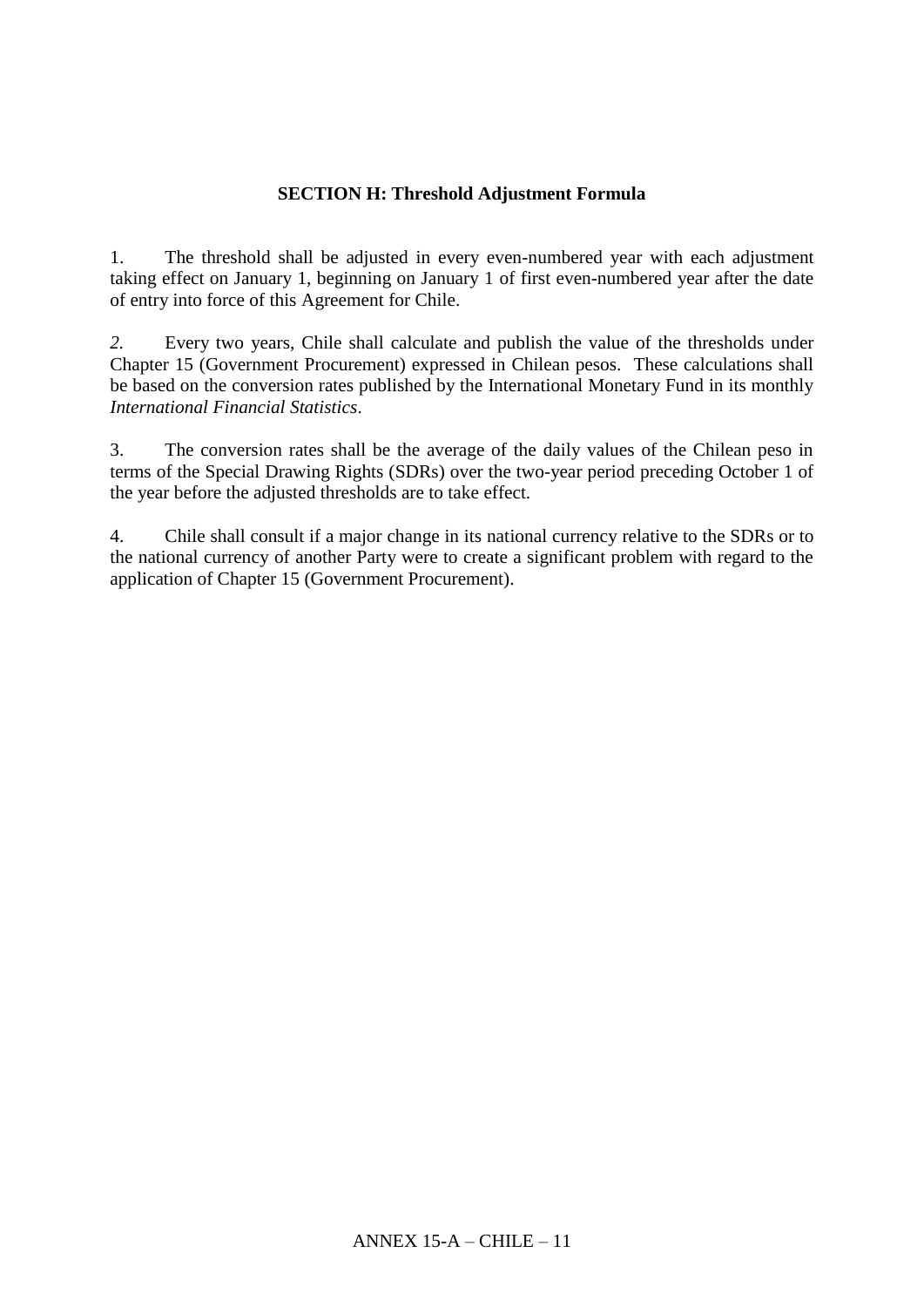# **SECTION I: Procurement Information**

All information on government procurements is published on the following websites:

[www.chilecompra.cl](http://www.chilecompra.cl/)

[www.mercadopublico.cl](http://www.mercadopublico.cl/)

[www.mop.cl](http://www.mop.cl/)

[www.diarioficial.cl](http://www.diarioficial.cl/)